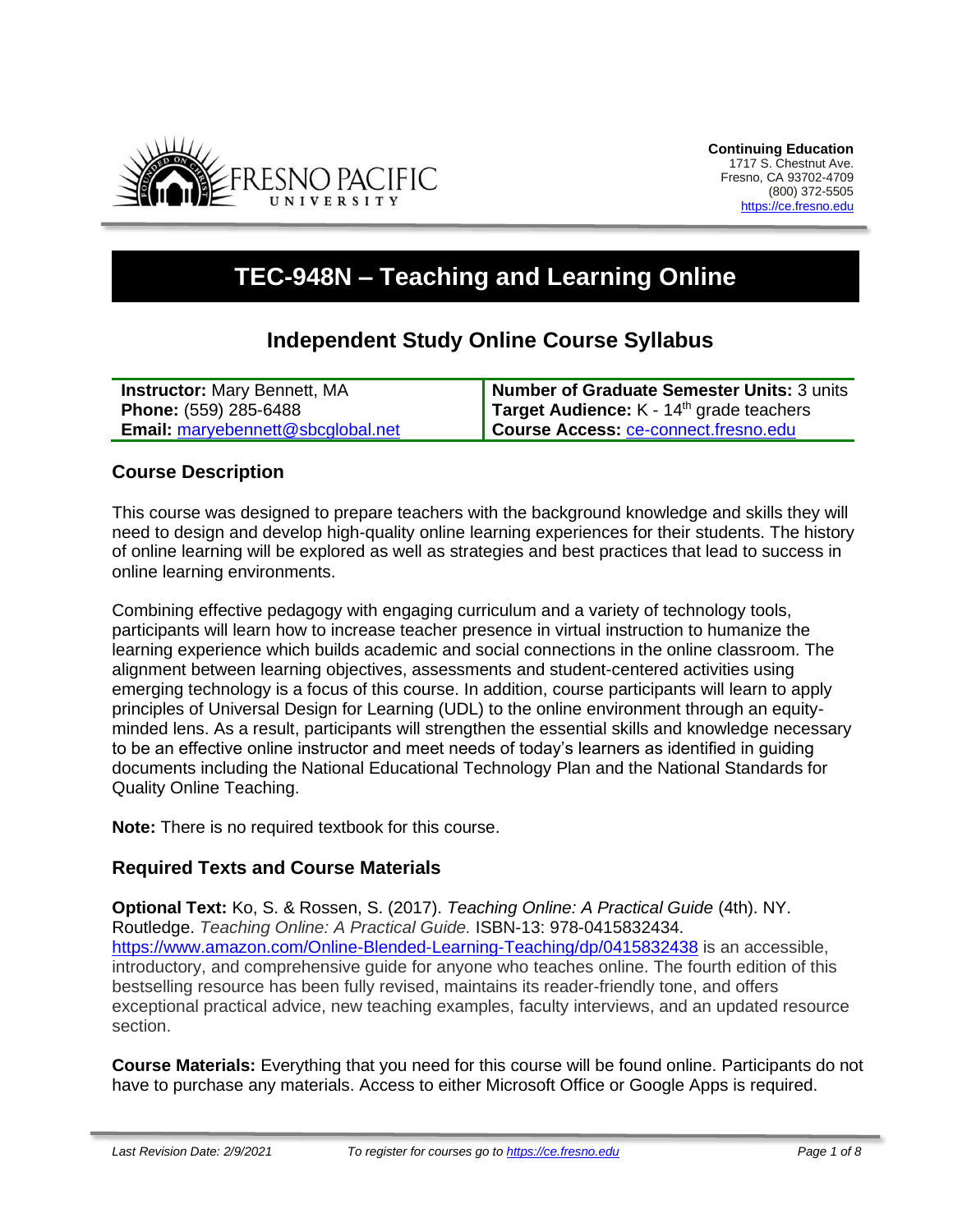We will be using Moodle as the Learning Management System for this course. It works well with both Mac & PC and does not have any conflicts with any of the main browsers (Chrome, Internet Explorer, Safari, and Firefox).

**Online Resources:** Relevant online resources that support the course content and encourage further investigation will be available throughout the course assignments. Active hyperlinks are utilized throughout the course and will link to the appropriate information when clicked. These include videos, podcasts, websites, online activities, journal articles and other resources.

**Moodle:** Moodle is a web-based learning management system used to support flexible teaching and learning in both face-to-face and distance courses (e-learning). [https://moodle.org](https://moodle.org/) //<https://moodle.org/demo> // [https://docs.moodle.org](https://docs.moodle.org/)

## **Course Dates**

Self-paced; students may enroll at any time and take up to one year, from the date of registration, to complete assignments. Students may complete assignments in no less than three weeks for a 3 unit course (one week per unit).

## **National Standards Addressed in This Course**

#### **ISTE Standards for Educators**

The Course Student Learning Outcomes directly addresses The International Society for Technology in Education Standards (ISTE) for Educators.

| ISTE-E 1       | Learner - Educators continually improve their practice by learning from and with<br>others and exploring proven and promising practices that leverage technology<br>to improve student learning. |
|----------------|--------------------------------------------------------------------------------------------------------------------------------------------------------------------------------------------------|
| ISTE-E 2       | Leader - Educators seek out opportunities for leadership to support student<br>empowerment and success and improve teaching and learning.                                                        |
| ISTE-E3        | Citizen - Educators inspire students to positively contribute to and responsibly<br>participate in the digital world.                                                                            |
| <b>ISTE-E4</b> | Collaborator - Educators dedicate time to collaborate with both colleagues and<br>students to improve practice, discover and share resources and ideas, and<br>solve problems.                   |
| <b>ISTE-E5</b> | Designer - Educators design authentic, learner-driven activities and<br>environments that recognize and accommodate learner variability.                                                         |
| ISTE-E 6       | Facilitator - Educators facilitate learning with technology to support student<br>achievement of the 2016 ISTE Standards for Students.                                                           |
| <b>ISTE-E7</b> | Analyst - Educators understand and use data to drive their instruction and<br>support students in achieving their learning goals.                                                                |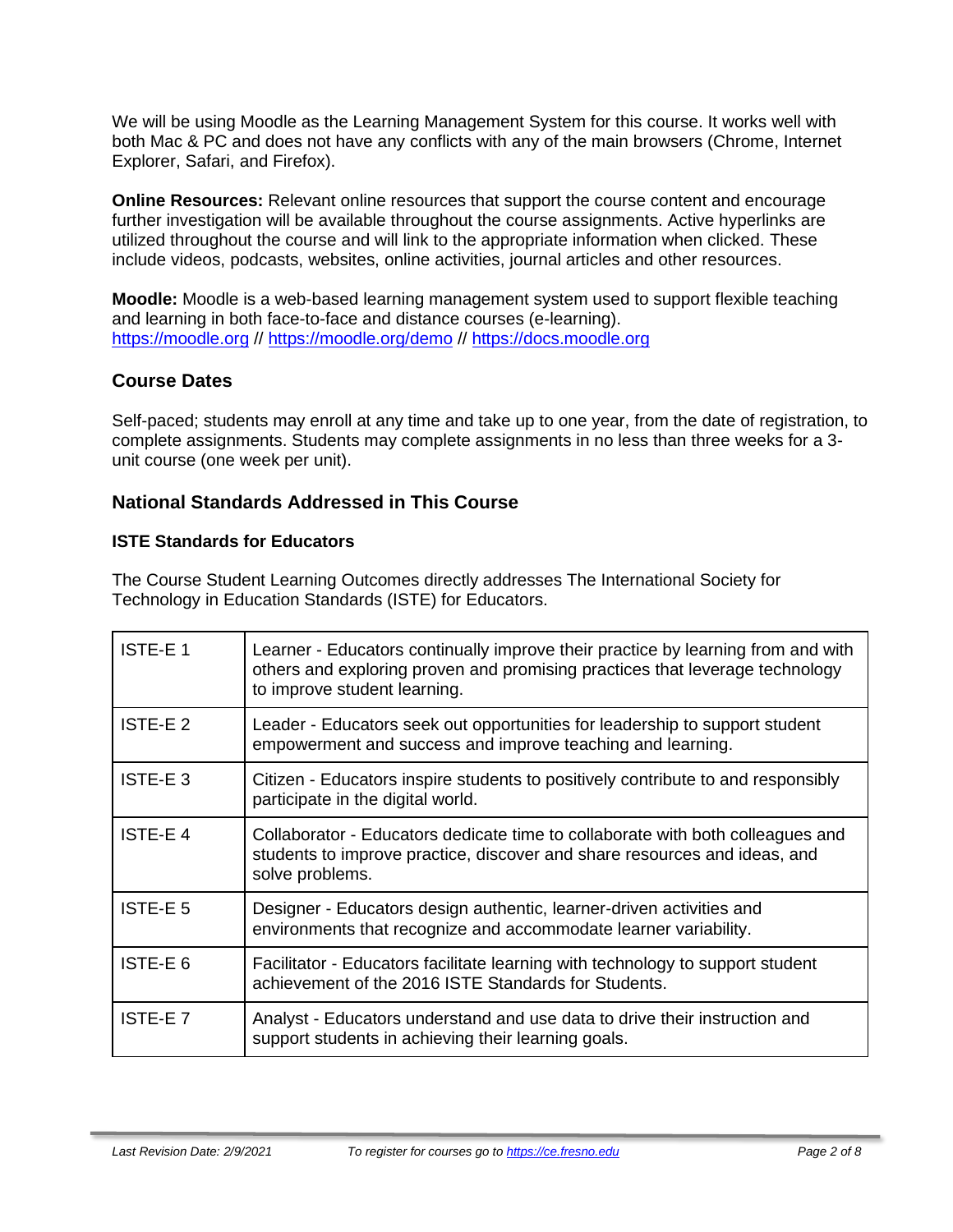## **Continuing Education Student Learning Outcomes (CE-SLO)**

| CE-SLO 1            | Demonstrate proficient written communication by articulating a clear focus,<br>synthesizing arguments, and utilizing standard formats in order to inform and<br>persuade others, and present information applicable to targeted use.                                       |
|---------------------|----------------------------------------------------------------------------------------------------------------------------------------------------------------------------------------------------------------------------------------------------------------------------|
| CE-SLO <sub>2</sub> | Demonstrate comprehension of content-specific knowledge and the ability to<br>apply it in theoretical, personal, professional, or societal contexts.                                                                                                                       |
| CE-SLO <sub>3</sub> | Reflect on their personal and professional growth and provide evidence of how<br>such reflection is utilized to manage personal and professional improvement.                                                                                                              |
| CE-SLO 4            | Apply critical thinking competencies by generating probing questions,<br>recognizing underlying assumptions, interpreting and evaluating relevant<br>information, and applying their understandings to the professional setting.                                           |
| CE-SLO <sub>5</sub> | Reflect on values that inspire high standards of professional and ethical<br>behavior as they pursue excellence in applying new learning to their chosen<br>field.                                                                                                         |
| CE-SLO <sub>6</sub> | Identify information needed in order to fully understand a topic or task, organize<br>that information, identify the best sources of information for a given enquiry,<br>locate and critically evaluate sources, and accurately and effectively share that<br>information. |

## **Course Student Learning Outcomes (C-SLO)**

| <b>Student Learning Outcomes for This Course</b><br>By the end of this course student will be able to: |                                                                                                                                                   |
|--------------------------------------------------------------------------------------------------------|---------------------------------------------------------------------------------------------------------------------------------------------------|
| C-SLO <sub>1</sub>                                                                                     | Identify the role of online instruction in contemporary education and the driving<br>forces behind the growth of e-learning.                      |
| C-SLO <sub>2</sub>                                                                                     | Plan, design, and incorporate strategies to encourage active learning,<br>interaction, communication and collaboration in the online environment. |
| C-SLO <sub>3</sub>                                                                                     | Describe the online learning experience from the perspective of an instructor<br>and student.                                                     |
| C-SLO <sub>4</sub>                                                                                     | Apply strategies for developing online experiences through a Universal Design<br>for Learning and Equity-Minded lens.                             |
| C-SLO <sub>5</sub>                                                                                     | Demonstrate competencies in creating and implementing assignments in online<br>learning environments.                                             |
| C-SLO <sub>6</sub>                                                                                     | Develop online assessments that align with objectives and assignments that<br>meet standards-based learning goals.                                |
| C-SLO <sub>7</sub>                                                                                     | Identify strategies for creating course content that is accessible to all learners.                                                               |
| C-SLO <sub>8</sub>                                                                                     | Evaluate readiness for online instructions against national standards.                                                                            |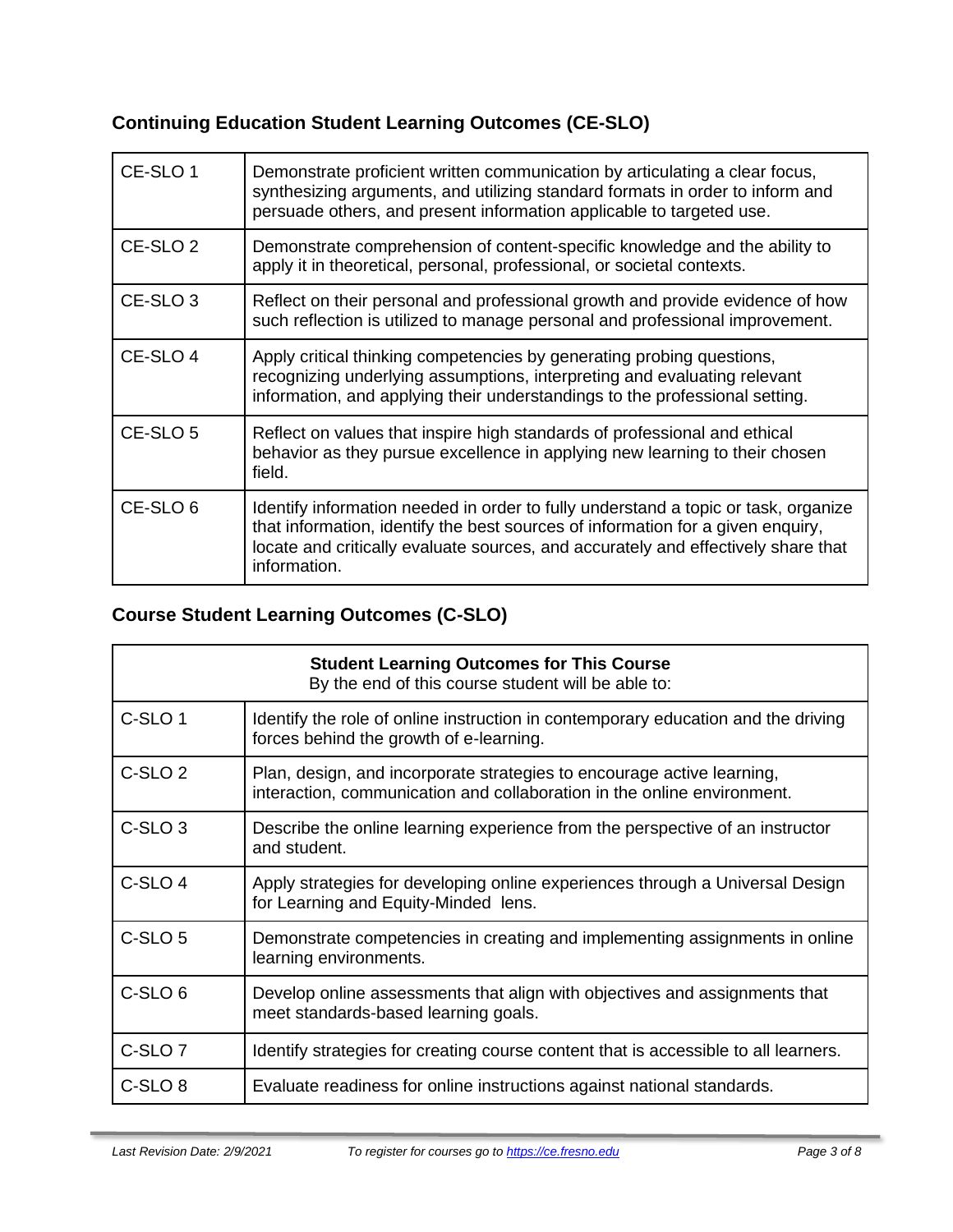## **Topics, Assignments, and Activities**

| <b>Module</b><br><b>Module Title</b>                                        | <b>Module Assignments and Activities</b>                                                                                                                                                                       | <b>Points</b><br><b>Possible</b><br>for Each<br><b>Assignment</b> |
|-----------------------------------------------------------------------------|----------------------------------------------------------------------------------------------------------------------------------------------------------------------------------------------------------------|-------------------------------------------------------------------|
| <b>Welcome Module</b>                                                       | Introduction video<br>$\bullet$<br><b>Course Syllabus</b><br>$\bullet$                                                                                                                                         |                                                                   |
| <b>Module 1: Course</b><br>Orientation                                      | <b>Introductions Discussion Forum</b><br>$\bullet$<br>What Grade Level Do You Teach? Poll<br>$\bullet$                                                                                                         |                                                                   |
| Module 2:<br>Technology<br>Standards and the<br><b>Common Core</b>          | 2.1: Blending Technology into the Common Core<br>$\bullet$<br>Assignment<br>Standards in Technology and Online Teaching Forum                                                                                  | 20                                                                |
| <b>Module 3: The Rise</b><br>of Online and<br><b>Blended Learning</b>       | 3.1: Comparison of Emerging Models Assignment<br>$\bullet$<br>Seven Principles and HOTS Forum<br>$\bullet$                                                                                                     | 20                                                                |
| Module 4: The<br>Online Instructor                                          | 4.1: Roles I Play Assignment<br>$\bullet$<br>4.2: Create a 1-minute Video About You!<br>Sharing 1-minute Video Forum<br>$\bullet$                                                                              | 20<br>50                                                          |
| Module 5: The<br><b>Online Student</b>                                      | 5.1: Create Your Learner Profile Survey Assignment<br>$\bullet$<br>5.2: Net Generation Presentation Assignment<br>$\bullet$<br><b>Sharing Informational Presentations Forum</b><br>$\bullet$                   | 20<br>50                                                          |
| <b>Module 6: Universal</b><br>Design for Learning<br>and Accessibility      | 6.1: Why is UDL Important?<br>$\bullet$<br><b>Accessibility Simulation Forum</b><br>$\bullet$                                                                                                                  | 50                                                                |
| Module 7:<br>Interaction and<br>Communication in<br>the Online<br>Classroom | 7.1: Welcome Letter Assignment<br>$\bullet$<br>7.2 Strategies to Build Community Assignment<br><b>Google Proofing Forum</b>                                                                                    | 20<br>20                                                          |
| Module 8:<br>Assessment<br><b>Strategies for Online</b><br>Instruction      | 8.1: Designing an Online Assessment Assignment<br>$\bullet$<br>Formative and Summative Assessment Forum<br>$\bullet$<br>Try a Kahoot Challenge Activity<br>$\bullet$                                           | 20                                                                |
| Module 9:<br><b>Content Creation</b>                                        | 9.1: Designing an Online Lesson Assignment<br>Sharing Online Lessons Forum<br>$\bullet$                                                                                                                        | 20                                                                |
| Module 10: The<br><b>Final Project: Going</b><br>Online                     | 10.1: Final Project Assignment<br>$\bullet$<br>10.2: Assessing Readiness: National Standards for<br>$\bullet$<br><b>Quality Online Teaching Assignment</b><br><b>Sharing Final Projects Forum</b><br>$\bullet$ | 50<br>20                                                          |
| <b>Module 11: Course</b><br>Wrap-Up                                         | <b>Forum Grade</b><br>$\bullet$<br><b>Final Reflection Forum</b><br><b>Course Completion Checklist</b><br><b>Course Evaluation</b><br><b>TOTAL POINTS</b>                                                      | 20<br>420 points                                                  |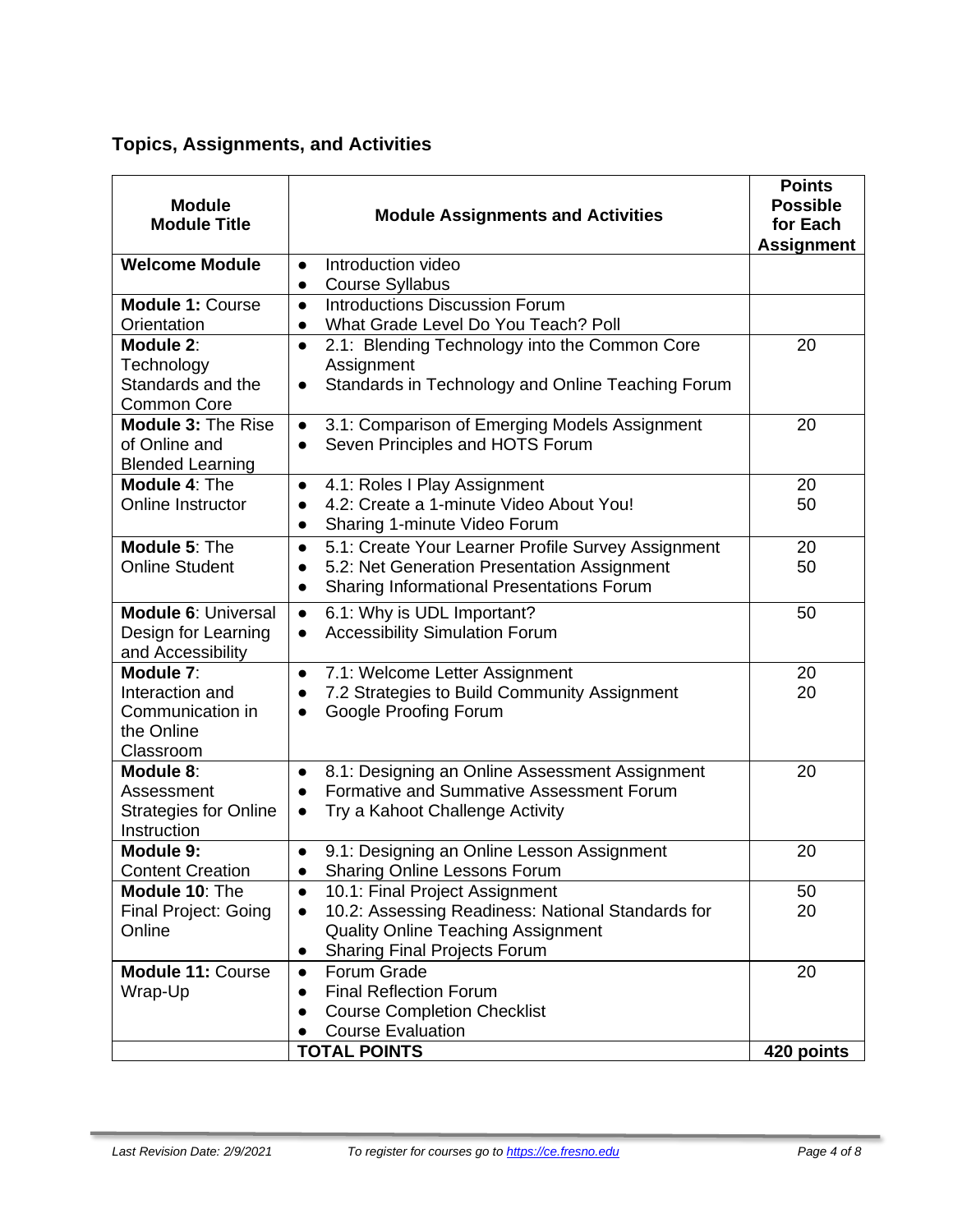## **Grading Policies, Rubrics, and Requirements for Assignments**

### **Grading Policies**

- Assignments will be graded per criteria presented in the course rubrics.
- $\bullet$  A = 90-100% and B = 80-89%, (anything below 80% will not receive credit.)
- The discernment between an A or a B letter grade is at the discretion of the instructor based on the quality of work submitted (see course rubrics).
- Coursework falling below a B grade will be returned with further instructions.
- All assignments must be completed to receive a grade and are expected to reflect the quality that teacher-training institutions require of professional educators. If completed assignments do not meet this standard, students will be notified with further instructions from the instructor.

#### **Grading Rubrics**

| Grade     | <b>Percent</b> | <b>Description</b> | <b>Rubric</b>                                                                                                                                                                                   |
|-----------|----------------|--------------------|-------------------------------------------------------------------------------------------------------------------------------------------------------------------------------------------------|
| A         | 90-100%        | <b>Excellent</b>   | Meets all course / assignment requirements with<br>significant evidence of subject mastery and<br>demonstration of excellent graduate level<br>professional development scholarship.            |
| в         | 80-89%         | Very Good          | Adequately meets criteria for all course/assignment<br>requirements - demonstrates subject competency<br>with very good graduate level professional<br>development scholarship.                 |
| <b>NC</b> | Below 80%      | Unacceptable       | Does not meet the minimum criteria for all<br>course/assignment requirements and demonstrated<br>little, if any, evidence of acceptable graduate level<br>professional development scholarship. |

#### **Writing Requirements**

- **Superior:** Writing is clear, succinct, and reflects graduate level expectations. Clearly addresses all parts of the writing task. Maintains a consistent point of view and organizational structure. Include relevant facts, details, and explanations.
- **Standard:** Writing is acceptable with very few mistakes in grammar and spelling. Addresses most parts of the writing task. Maintains a mostly consistent point of view and organizational structure. Include mostly relevant facts, details, and explanations.
- **Sub-standard:** Writing contains noticeable mistakes in grammar and spelling. Does not address all parts of the writing task. Lacks a consistent point of view and organization structure. May include marginally relevant facts, details, and explanations.

#### **Forum Requirements**

- **Superior:** Thoroughly answered all the posed questions, followed all the assignment directions, proper grammar and no spelling errors. Language is clear, concise, and easy to understand. Uses terminology appropriately and is logically organized.
- **Standard:** Answered all the questions but did not provide an in-depth analysis, followed most of the assignment directions, proper grammar and no spelling errors. Language is comprehensible, but there are a few passages that are difficult to understand. The organization is generally good.
- **Sub-standard:** Did not answer all the required questions and/or statements or responses were superficial, vague, or unclear, did not follow the assignment directions, many grammar and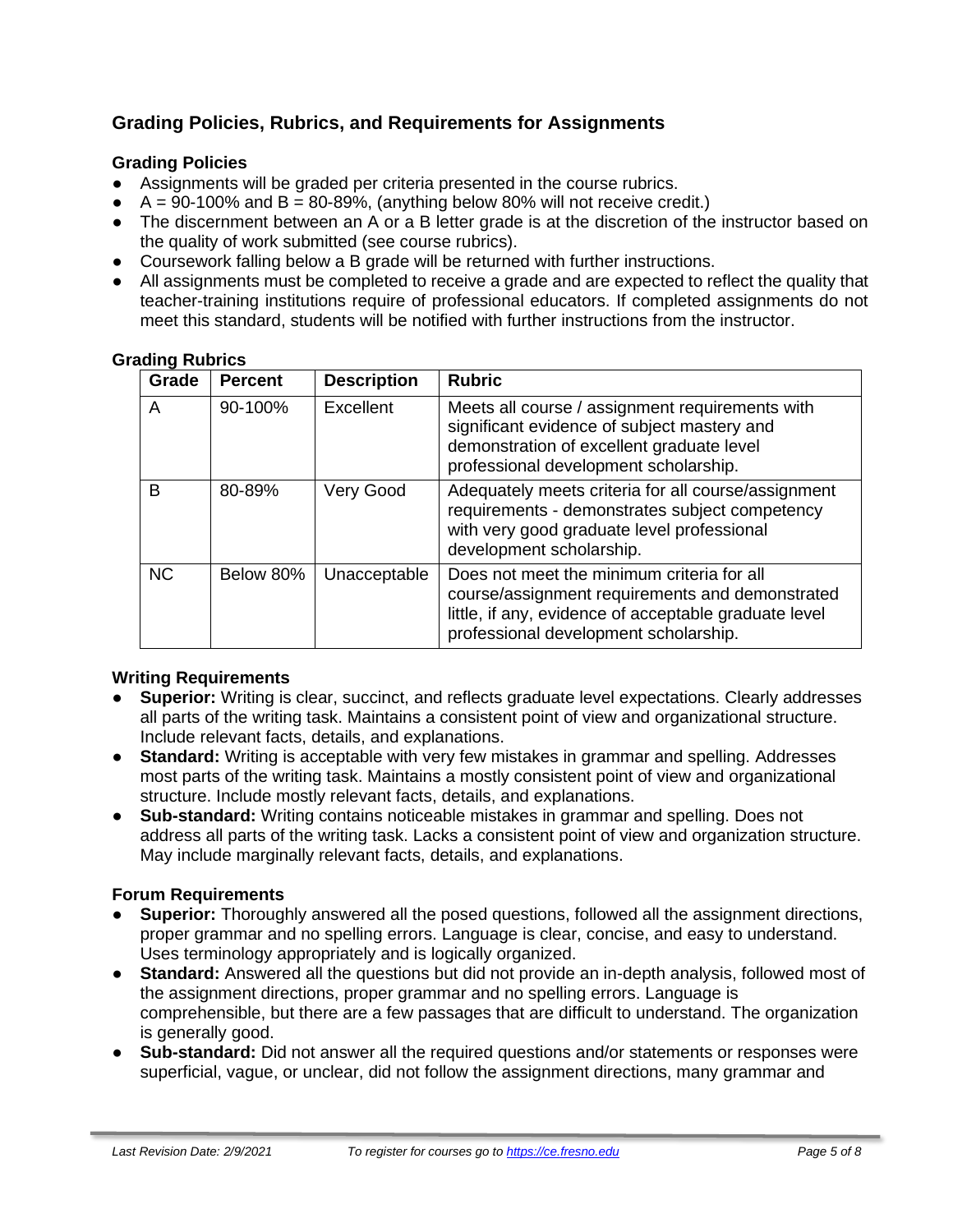spelling errors. Is adequately written, but may use some terms incorrectly; may need to be read two or more times to be understood.

## **Instructor/Student Contact Information**

Throughout the course participants will be communicating with the instructor and their classmates on a regular basis using asynchronous forums. A virtual office is utilized for class questions and students are provided with instructor contact information in the event they want to make email or phone contact. In addition, students are encouraged to email or phone the instructor at any time. Students will also receive feedback on the required assignments as they are submitted.

## **Forums**

Participation is an important expectation of this course and all online courses. Online forums promote reflection and analysis while allowing students to appreciate and evaluate positions that others express. While students may not be engaging with the same students throughout this course they will be expected to offer comments, questions, and replies to the question prompts whenever possible. The faculty role in the forums is that of an observer and facilitator.

## **Coursework Hours**

Based on the Carnegie Unit standard, a unit of graduate credit measures academic credit based on the number of hours the student is engaged in learning. This includes all time spent on the course: reading the textbook, watching videos, listening to audio lessons, researching topics, writing papers, creating projects, developing lesson plans, posting to discussion boards, etc. Coursework offered for FPU Continuing Education graduate credit adheres to 45 hours per semester unit for the 900-level courses. Therefore, a student will spend approximately 135 hours on a typical 3-unit course.

## **Services for Students with Disabilities**

Students with disabilities are eligible for reasonable accommodations in their academic work in all classes. In order to receive assistance, the student with a disability must provide the Academic Support Center with documentation, which describes the specific disability. The documentation must be from a qualified professional in the area of the disability (i.e. psychologist, physician or educational diagnostician). Students with disabilities should contact the Academic Support Center to discuss academic and other needs as soon as they are diagnosed with a disability. Once documentation is on file, arrangements for reasonable accommodations can be made. For more information and for downloadable forms, please go to [https://www.fresno.edu/students/academic](https://www.fresno.edu/students/academic-support/services-students-disabilities)[support/services-students-disabilities.](https://www.fresno.edu/students/academic-support/services-students-disabilities)

## **Plagiarism and Academic Honesty**

All people participating in the educational process at Fresno Pacific University are expected to pursue honesty and integrity in all aspects of their academic work. Academic dishonesty, including plagiarism, will be handled per the procedures set forth in the Fresno Pacific University Catalogue <https://www.fresno.edu/students/registrars-office/academic-catalogs>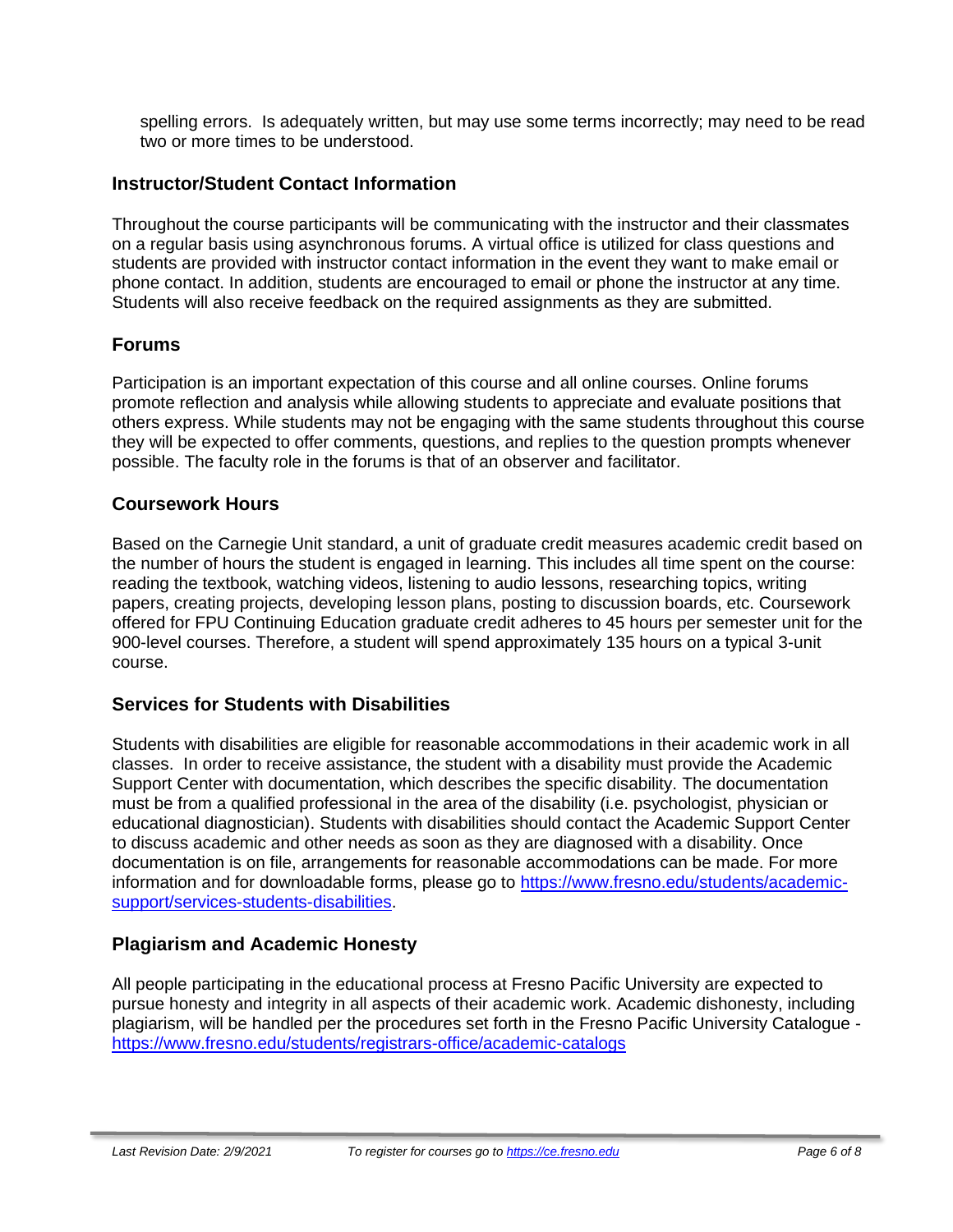## **Technology Requirements**

To successfully complete the course requirements, course participants will need Internet access, can send and receive email, know how to manage simple files in a word processing program, and have a basic understanding of the Internet. Please remember that the instructor is not able to offer technical support. If you need technical support, please contact your Internet Service Provider.

**Moodle:** This course will be delivered totally online. Moodle is a learning management system that provides students access to online resources, documents, graded assignments, quizzes, discussion forums, etc. Moodle is easy to learn and has a friendly user interface. To learn more about Moodle, go to [https://docs.moodle.org/33/en/Student\\_FAQ.](https://docs.moodle.org/33/en/Student_FAQ) There are also some student tutorials on the Center for Online Learning website at Fresno Pacific University - [https://col.fresno.edu/student.](https://col.fresno.edu/student)

**Moodle Site Login and Passwords:** Students will need to have internet access to log onto [https://ce-connect.fresno.edu.](https://ce-connect.fresno.edu/) The username and password numbers for Moodle access will be sent to you by the university using the email address you submitted at the time of registration. The instructor will then contact you with a welcome communication. If you need help with your username and password recovery, please contact the Continuing Education office at (800) 372- 5505 or (559) 453-2000 during regular office hours - Mon-Fri 8:00 am to 5:00 pm. or email them at [prof.dev@fresno.edu.](mailto:prof.dev@fresno.edu)

**Getting Help with Moodle:** If you need help with Moodle, please contact the Center for Online Learning (COL), by telephone or the website. Help by phone (559) 453-3460 is available Mon-Thurs 8:00 am to 8:00 pm and on Fridays from 8:00 am to 5:00 pm, or by filling out a "Request Services" form at [https://col.fresno.edu/contact/request-services.](https://col.fresno.edu/contact/request-services) Please identify that you are with the "School = Continuing Education".

## **Final Course Grade and Transcripts**

When all work for the course has been completed, students will need to logon to the Continuing Education website [\(https://ce.fresno.edu/my-account\)](https://ce.fresno.edu/my-account) and "Request Final Grade". Once the instructor receives the requests and submits the grade online, students may log back in to view their Final Grade Report or order transcripts online. Please allow at least two weeks for the final grade to be posted. For more information, see the Continuing Education Policies and Procedures at [https://ce.fresno.edu/ce-policies-and-procedures.](https://ce.fresno.edu/ce-policies-and-procedures)

## **University Policies and Procedures**

Students are responsible for becoming familiar with the information presented in the Academic Catalog and for knowing and observing all policies and procedures related to their participation in the university community. A summary of university policies may be found on the university website at [https://www.fresno.edu/students/registrars-office/academic-catalogs.](https://www.fresno.edu/students/registrars-office/academic-catalogs)

## **Fresno Pacific University Student Learning Outcomes (FPU-SLO)**

| FPU-SLO 1 | <b>Student Learning Outcomes Oral Communication: Students will exhibit</b>     |
|-----------|--------------------------------------------------------------------------------|
|           | clear, engaging, and confident oral communication – in both individual and     |
|           | group settings – and will critically evaluate content and delivery components. |